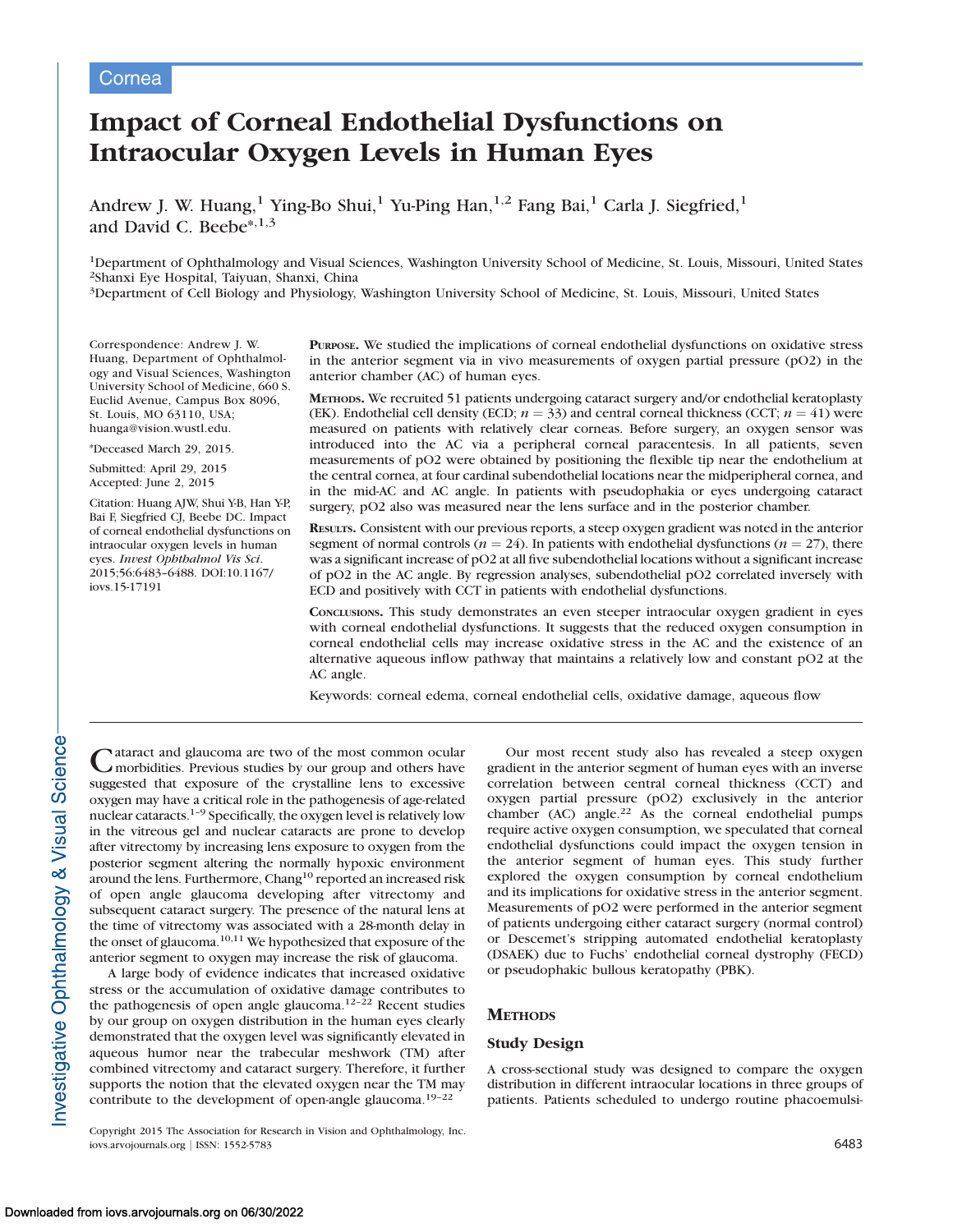TABLE 1. Demographic Characteristics

| Group             | Age, y,<br>Mean $\pm$ SD | Sex,<br>$%$ Male | Race $\%$<br>Caucasian |
|-------------------|--------------------------|------------------|------------------------|
| Control, $n = 24$ | $70 \pm 9$               | 45.8             | $66.7*$                |
| FECD, $n = 11$    | $64 \pm 8^*$             | 54.5             | $100*$                 |
| PBK, $n = 16$     | $75 \pm 12^*$            | 62.5             | 75.0                   |

ANOVA with multiple comparisons is used for the data analysis. Control, patients with normal cornea and cataract.

 $* P < 0.05.$ 

fication cataract surgery and intraocular lens implantation were designated as normal controls. Patients with FECD or PBK were scheduled to undergo DSAEK alone or combined with cataract surgery. The study protocol was approved by the Human Resource Protection Office and the Institutional Review Board of the Washington University School of Medicine in compliance with HIPAA guidelines and the tenets of the Declaration of Helsinki. Before surgery, informed consent was obtained from the subjects after an explanation of the nature and possible consequences of the study.

### PATIENTS AND PO2 MEASUREMENTS

We recruited 51 patients undergoing cataract surgery and/or DSAEK by AJWH for this study. Patients were excluded from the study if they had a history of prior ocular surgery other than cataract surgery, ischemic ocular disease, AC angle closure, inflammatory disease, ocular neoplasia, or monocular status. General medical and ophthalmic histories were obtained as well as a comprehensive ophthalmic examination. Preoperatively, semiautomated estimate of endothelial cell density (ECD) and CCT were measured on patients with relatively clear cornea using confocal specular microscopy  $(n =$ 33; Confoscan 4; Nidek, Freemont, CA, USA) and Pentacam HR  $(n = 41;$  Oculus, Lynnwood, WA, USA). Race was self-reported by a standardized questionnaire used in our previous studies.19–22

As per our routine protocol for intraocular surgeries, the patient was placed in the supine position and a peribulbar injection of 4 mL of 2% lidocaine and 0.375% bupivacaine (50:50) solution was performed to provide local anesthesia under intravenous sedation. Supplemental oxygen was provided by nasal cannula. After the surgical eye was prepped and draped, a lid speculum was placed. The surgical field was completely separated from the cannula using an adhesive surgical drape to avoid any additional oxygen exposure to the eye. Blood oxygen saturation  $(SaO<sub>2</sub>)$  was continuously monitored by pulse oximetry and maintained between 95% and 100%.

Before the planned surgical procedure, a peripheral corneal paracentesis was performed with a 30-gauge needle near the limbus for entry into the AC. A flexible Oxylab  $pO<sub>2</sub>$  optical oxygen sensor (Optode; Oxford Optronix, Oxford, UK) was introduced carefully into the AC without leakage of aqueous humor. Instrument calibration was checked against solutions equilibrated to 0% and 5% oxygen before and following each set of measurements. On the basis of previous studies,  $19-22$  we set the temperature compensation to a constant  $32^{\circ}$ C to minimize any variation of the measurements.

The tip of the flexible fiberoptic probe was positioned in the AC for pO2 measurements in all patients by the surgeon: (1) in the anterior AC subendothelially at the central cornea and four cardinal locations in the midperiphery, (2) in the mid-

TABLE 2. CCT and ECD of Each Group

| Group       |                           | Mean $\pm$ SD  |
|-------------|---------------------------|----------------|
|             | <b>CCT</b>                | <b>ECD</b>     |
| Control     | $551 \pm 25$ <sup>*</sup> | $2508 \pm 287$ |
| <b>FECD</b> | $705 \pm 59^*$            | UC             |
| <b>PBK</b>  | $764 \pm 107$             | UC             |

ANOVA with multiple comparisons is used for the data analysis. CCT, central corneal thickness (um); ECD, endothelial cell density (cells/mm2); UC, uncountable, defined as endothelial cell count < 500 cells/mm2.

\*,†  $P < 0.001$ .

AC, and (3) in the AC angle. In patients with pseudophakia or undergoing cataract extraction (control eyes or phakic FECD undergoing combined DSAEK and cataract surgery), 2 additional measurements were taken (4) at the anterior surface of crystalline lens or intraocular lens and (5) in the posterior chamber just behind the iris. In patients with PBK undergoing DSAEK, pO2 was measured under the pseudophakic condition at the anterior surface of the IOL. Special care was taken to avoid damage to the lens in patients who were to remain phakic after the operative procedure. Patients were monitored postoperatively for any complications.

#### Statistical Analysis

Results are expressed as mean values  $\pm$  SD. Statistical analyses were performed using SPSS software Version 17.0 (SPSS, Inc., Chicago, IL, USA). Student's t-test or ANOVA with multiple comparisons was performed to compare each variable among the groups. Multivariate regression analyses were performed with adjustment for all potential confounding variables measured. Probability values less than 0.05 were considered statistically significant.

#### **RESULTS**

We included 51 eyes (one eye each from 51 patients) in the study. Table 1 shows the demographic characteristics of three groups (normal control, FECD, and PBK). Patients with FECD were all Caucasians. Patients with PBK were statistically older than those with FECD. The reference control group comprises patients undergoing cataract surgery with normal CCT (mean 551  $\mu$ m) and ECD (mean 2508 cells/mm<sup>2</sup>), whereas the patients with FECD or PBK undergoing DSAEK surgery or combined with cataract surgery had statistically thicker CCT (mean 705 and 764 lm for FECD and PBK, respectively) and ECD below 500 cells/mm<sup>2</sup> (Table 2).

The pO2 measurements at five different intraocular locations of each group are listed in Table 3. The mean intraocular pO2 levels in the normal controls  $(n = 24)$  were 20.9 mm Hg near the central cornea, 7.9 mm Hg in the mid-AC, 13.0 mm Hg in the AC angle, 2.4 mm Hg at the anterior surface of the crystalline lens, and 3.1 mm Hg in the PC. In patients with FECD ( $n = 11$ ) and PBK ( $n = 16$ ), there was a statistically significant increase of pO2 near the central cornea (42.7 and 43.8 mm Hg for FECD and PBK, respectively, Table 3). Compared to the normal control, there was a significant increase of pO2 in the mid-AC, at the anterior surface of the IOL, and in the PC (18.0, 11.8, and 6.9 mm Hg, respectively) in patients with PBK.

The respective intraocular oxygen gradients of these three groups in Table 3 are further illustrated in Figure 1. Consistent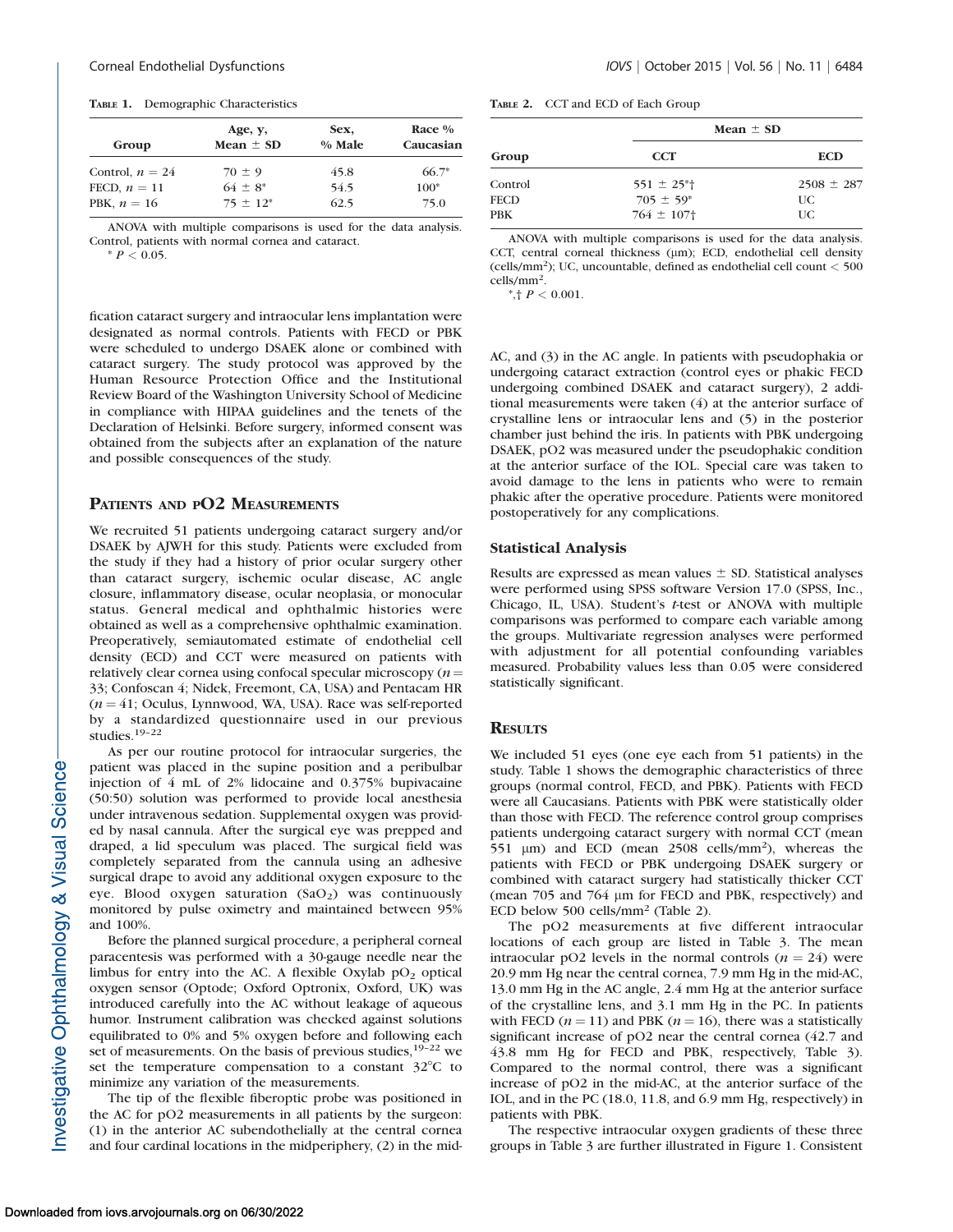TABLE 3. Oxygen Measurements at Five Intraocular Locations (mm Hg)

|             | Mean $\pm$ SD          |                |                |                |               |  |
|-------------|------------------------|----------------|----------------|----------------|---------------|--|
| Group       | <b>Cornea</b>          | Mid-AC         | Lens           | Angle          | PC            |  |
| Control     | $20.9 \pm 5.8^{\circ}$ | $7.9 \pm 3.9$  | $2.4 \pm 2.3$  | $13.0 \pm 3.7$ | $3.1 \pm 2.6$ |  |
| <b>FECD</b> | $42.7 \pm 12.4^*$      | $13.5 \pm 8.3$ | $6.6 \pm 6.1$  | $15.9 \pm 4.3$ | $5.5 \pm 4.8$ |  |
| <b>PBK</b>  | $43.8 \pm 6.5$         | $18.0 \pm 9.1$ | $11.8 \pm 7.3$ | $14.9 \pm 5.6$ | $6.9 \pm 4.1$ |  |

ANOVA with multiple comparisons is used for the data analysis. Mid-AC, midlocation of AC; Lens, cataract in control and FECD, IOL in PBK; PC, posterior chamber.

\*,†  $P < 0.001$ .

 $\ddagger P < 0.05$ .

with our recent reports, $19-22$  a steep oxygen gradient is present in the anterior segment of the reference normal group from central subendothelial AC to the anterior surface of the crystalline lens (Fig. 1, left). There also are steep oxygen gradients decreasing across the AC in FECD and PBK (Fig. 1, middle and right).

The mean pO2 at five subendothelial AC locations (central cornea and 4 cardinal positions) of these three groups is illustrated in Figure 2. There is no evident difference in pO2 at five different subendothelial locations in the normal controls (mean 20.9 mm Hg; Fig. 2, left;  $P >$ 0.05). In contrast, there is a generalized and significant increase of pO2 at all five subendothelial locations in patients with FECD (mean 42.7 mm Hg) and PBK (mean 44.8 mm Hg; Fig. 2, middle and right;  $P < 0.05$  to  $1 \times 10^{-6}$ ). Overall, we note approximately a 2-fold increase of pO2 in the subendothelial AC in patients with FECD and PBK, when compared to the normal controls. Of significance, despite the significant elevation of the pO2 in the mid-AC and beneath the corneal endothelium of both groups, the mean pO2 in the AC angle of patients with FECD or PBK (mean 15.9 and 14.9 mm Hg, respectively; Table 3 and Figs. 1, 2) is not significantly affected and remains at levels similar to that of normal controls (mean 13.0 mm Hg).

Multivariate regression analyses were performed to further explore the correlations between the subendothelial pO2 and CCT or ECD (Table 4). As expected, CCT correlated inversely with the ECD, but not with the patient's age. We also observed that subendothelial pO2 correlated inversely with ECD and positively with CCT, but was independent of patient's age.

#### **DISCUSSION**

The findings in this study are consistent with our previous reports19–22 that the normal human eye has a steep oxygen gradient in the aqueous humor of the AC from the subendothelial regions to the anterior surface of the lens. We found that there is a significant increase of pO2 in the subendothelial AC of FECD and PBK without impacting the pO2 in the AC angle. These observations may provide further insights into the oxidative stress induced by endothelial dysfunctions and its implications on aqueous humor dynamics.

Progressive or accelerated loss of corneal endothelium can lead to corneal decompensation with resultant corneal edema and vision impairment.<sup>23,24</sup> Various endothelial keratoplasties, including DSAEK, have been developed to manage corneal endothelial dysfunctions effectively as seen in patients with FECD or PBK. Consistent with the prevailing knowledge, we demonstrated in this study that there is a significant decrease of ECD with a related increase of CCT in patients with FECD or PBK undergoing DSAEK for visual rehabilitation. Our in vivo pO2 measurements confirmed the steep oxygen gradient in normal human anterior segment and further supported our previous conclusion that oxygen consumption by crystalline lens significantly reduces intraocular oxidative stress. Our data also demonstrated that there is a generalized increase of subendothelial pO2 and an even steeper intraocular oxygen gradient in eyes with corneal endothelial dysfunctions. Thus, our data suggested that reduced oxygen consumption due to corneal endothelial dysfunctions increases the possible source of reactive oxygen species (ROS), molecular oxygen, in the AC.

The implication of oxidative damage in corneal endothelial dysfunctions has not been thoroughly investigated to our knowledge; however, evidence indicates that multiple processes, such as oxidative stress, unfolded protein response, and apoptosis, have a role in accelerated corneal endothelial cell loss.25–29 The generalized increase of subendothelial pO2 observed in FECD and PBK in this study further substantiated the presence of potential sources of ROS in endothelial dysfunctions. As corneal endothelial pumps are the major site of oxygen consumption in the anterior segment of the human eye, endothelial loss will result in reduced oxygen consumption.24,25 At the same time, as the cornea is the primary physical barrier against environmental assault on the  $eye^{24}$ corneal endothelial dysfunctions also can lead to increased stromal hydration with augmented corneal oxygen permeability from the ambient air through the swollen collagen



FIGURE 1. Average pO2 (mm Hg) at five different locations in the anterior segment of control with cataract, FECD with cataract, and PBK. Respective results of mean CCT for each group are also included. ANOVA with multiple comparisons is used for the data analysis. \*\* $P < 0.01$ ; \*\*\* $P < 0.01$ } 0.001; \*\*\*\* $P < 0.0001$ . (Please refer to Table 3 for detailed information.)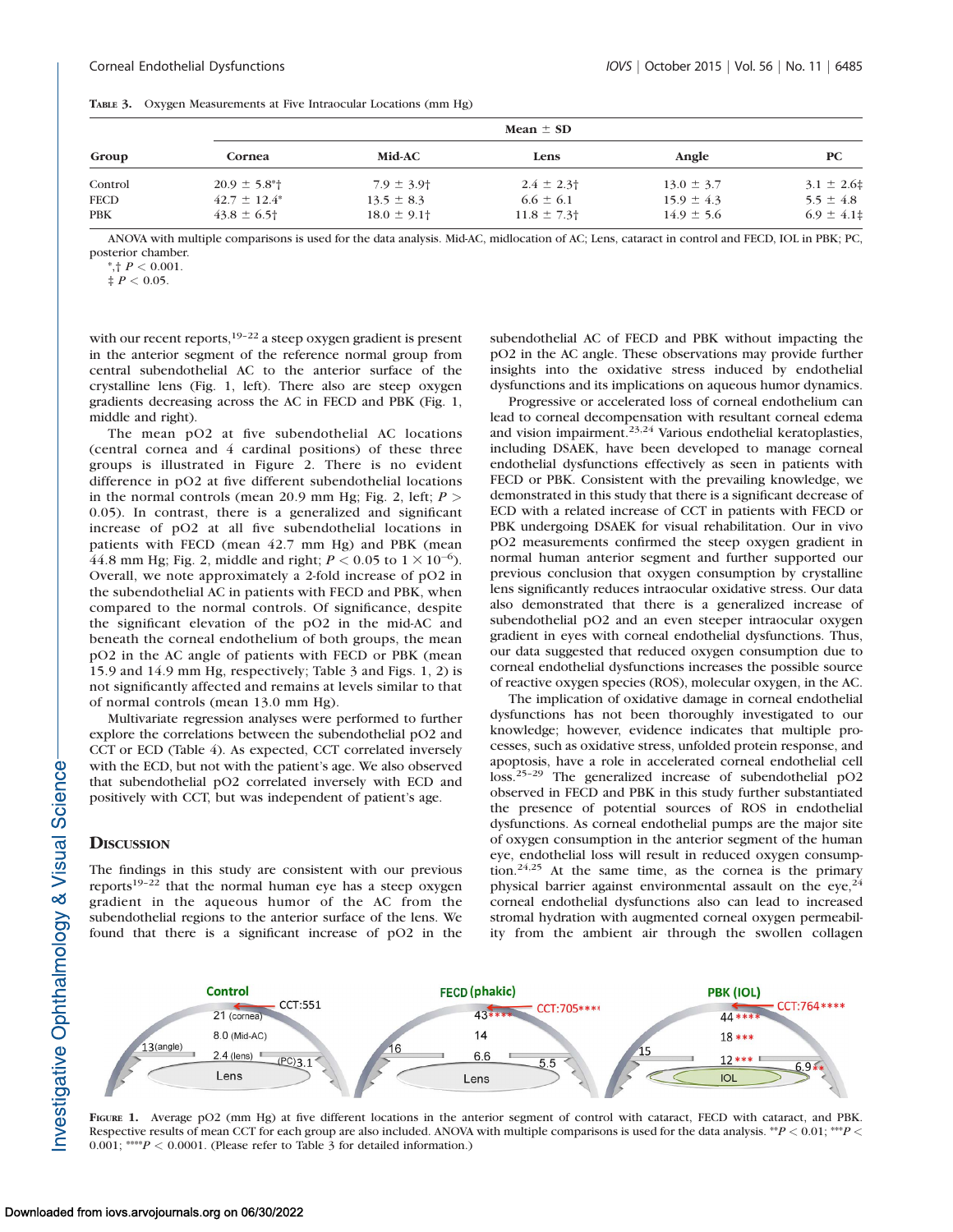

FIGURE 2. Average pO2 (mm Hg) in subendothelial AC at central cornea and 4 midperipheral locations (red dots), and at the AC angle (green triangle). The measurements of pO2 in red (in FECD and PBK) indicates significantly higher pO2 at those locations when compared to the control group. (P values ranged from  $< 0.05$  to  $< 0.001$  for each location by ANOVA with multiple comparisons.)

lamellae.24,25 These two factors can contribute to the increase of pO2 underneath the cornea. In turn, the increased oxidative stress in the AC further accelerates the endothelial damage. Nonetheless, the causal relationship between oxidative stress and corneal endothelial dysfunction awaits further investigations.

The cornea absorbs much of the ambient ultraviolet (UV) light entering the eye, suggesting that it would be highly susceptible to damage from light-induced ROS.<sup>28</sup> Previous studies suggest that the cornea is rich in antioxidant enzymes such as superoxide dismutase (SOD), catalase, glutathione peroxidase, and glutathione reductase, all of which facilitate the removal of free radicals and ROS generated by constant UV absorption.30,31 It has been reported that the basal level of intraocular oxidative nucleotide modifications was higher in the cornea than in the iris and trabecular meshwork.<sup>14</sup> Among them, the cornea is the least sensitive tissue, whereas the trabecular meshwork is the most sensitive tissue to oxidative damage.<sup>14</sup> When compared to pO2 in the AC angle, our finding of higher oxygen tension near the inner corneal surface in normal patients may indirectly support the notion that the healthy cornea has a higher tolerance of oxidative stress than the trabecular meshwork.

At present, information is limited regarding the mechanism underlying the corneal endothelial damage by oxidants. As discussed, oxidative species in the aqueous humor have been suggested to be responsible for the corneal endothelial loss.32–34 The ROS in aqueous humor include hydrogen peroxide  $(H_2O_2)$ ,<sup>32,35,36</sup> superoxide  $(O_2^-)$ , singlet oxygen  $(O<sub>2</sub>)$ , and hydroxyl radical (HO<sup>-</sup>), and are involved in various important biologic processes of the ocular system.32,37 Susceptibility of corneal endothelium to oxidative damage and the corneal endothelial loss associated with increasing age have been shown to be associated with continuous exposure of the endothelial cells to those light-induced free oxygen radicals.32–34,38,39 By using antibodies to detect various

TABLE 4. Multivariate Regression Analyses

| Dependent<br><b>Variable</b> | Independent<br>Variable | К        | P Value   |
|------------------------------|-------------------------|----------|-----------|
| <b>CCT</b>                   | <b>ECD</b>              | $-0.061$ | < 0.001   |
| Cornea pO <sub>2</sub>       | <b>ECD</b>              | $-0.013$ | < 0.0001  |
| Cornea pO2                   | <b>CCT</b>              | 0.088    | < 0.00001 |

Multivariate regression analyses were performed to evaluate the correlations between the subendothelial pO2 and CCT or endothelial cell density. Each model is adjusted for age.

oxidative enzymes, such as isoenzymes for nitric oxide synthesis, malondialdehyde, and other products from lipid peroxidation, it also been has suggested that oxidative stress has a role in the onset of the corneal disease, particularly with regard to accelerated corneal endothelial loss.<sup>28</sup>

The present study as well as our previous studies<sup>19-22</sup> on oxygen distribution in control human eyes (cataract only) also show that the oxygen levels beneath the cornea are approximately 1.5- to 2-fold of that in the angle and mid-AC as well as 5- to 6-fold of that in the PC and anterior to the lens, indicating the pO2 in the AC angle near the trabecular meshwork (TM) is lower than and independent of that in the subendothelial AC. Our previous studies also have demonstrated that the pO2 was significantly elevated in aqueous humor near the TM after combined vitrectomy and cataract surgery.<sup>19-22</sup> Therefore, it supports the notion that the elevated oxygen tension near the TM may contribute to the development of open angle glaucoma.10,11,19,22 In addition, it is interesting to note that patients with FECD also have been shown in a recent secondary analysis of the FECD Genetics Multi-Center study to have an increased risk of open angle glaucoma.<sup>40</sup> We have not studied oxygen levels in patients with FECD and open angle glaucoma to determine any correlations.

In one of our previous studies on oxygen distribution in the rabbit eye, $41$  the pO2 in the AC angle, but not that of the subendothelial AC, decreased with the lowering of the blood oxygen saturation. Previous studies by Freddo et al.<sup>42,43</sup> as well as by others $44-46$  have revealed that most plasma proteins in the aqueous humor diffuse from the permeable vessels in the ciliary body, through the ciliary body and iris stroma, across the anterior face of the iris and into the aqueous via the AC angle, instead of directly diffusing across the ciliary epithelium. A recent study revealed that TGFß-1 is elevated in the plasma of patients with primary open angle glaucoma, $47$  suggesting the possibility that TGF $\beta$ -1 from the plasma influences the cells of the outflow pathway. We further demonstrated that pO2 in the AC angle is unaffected by the significant increase of oxygen in the subendothelial AC and mid-AC in patients with corneal endothelial dysfunctions due to FECD or PBK. We surmised that the oxygen tension in the AC angle is regulated solely by oxygen from the blood in the ciliary body stroma, instead of being regulated by oxygen diffusing across the cornea. Taken together, these results supported the existence of an alternative inflow pathway in maintaining a relatively low and constant oxygen level at the AC angle in patients with normal physiology (Fig. 3). If this alternative inflow pathway is perturbed, the pO2 in the AC angle can be affected readily and lead to a potential damaging environment of oxidative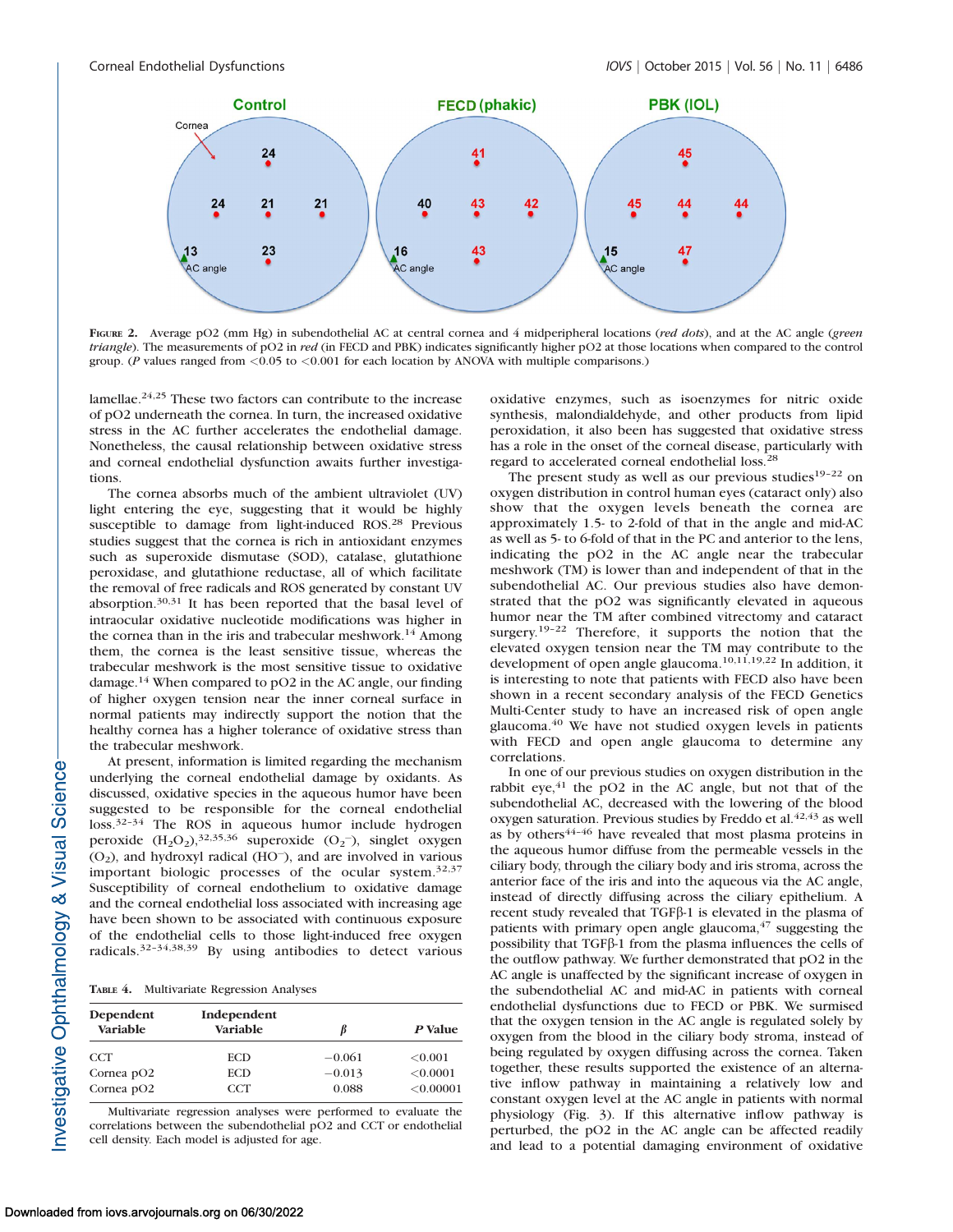

FIGURE 3. Our data demonstrated that pO2 measurements in the AC angle remain relatively low in all three groups and are independent of oxygen levels in the AC. We propose the presence of an alternative flow pathway in the AC angle as illustrated in this diagram. The sage arrow indicates the classic pathway of aqueous humor flowing from ciliary epithelium to the angle. The yellow arrow indicates the alternative pathway of plasma from the ciliary body vasculature. The light yellow "fog" around the trabecular meshwork indicates that plasma from the alternative pathway may have a critical role in maintaining a relatively stable oxygen level at the angle independent of the oxygen level in the aqueous humor.

stress in the TM. Even though we did not notice significant increase of pO2 in the AC angle in our patients with FECD and PBK, we speculated that extensive ocular surgery, such as penetrating keratoplasty or implantation of a keratoprosthesis, may affect the aqueous humor homeostasis at the AC angle and increase oxygen exposure to the TM, thereby increasing the risk of developing secondary glaucoma.

In summary, our current study revealed a close relationship between subendothelial intraocular oxygen tension and the health of the corneal endothelium. To the best of our knowledge, this is the first report demonstrating the differences in subendothelial oxygen tension in vivo between human eyes with normal corneas and corneas with severe endothelial dysfunctions. It suggested that the pO2 near the corneal inner surface is regulated by oxygen diffusion from the air across the cornea as well as by corneal oxygen consumption and not directly regulated by the circulation in aqueous humor. We further demonstrated that pO2 in the AC angle is unaffected by the significant increase of in the subendothelial AC and mid-AC in patients with corneal decompensation, such as FECD or PBK. With an increasingly oxidized environment in the AC with FECD or PBK, oxidative stress may result in potential extracellular matrix overproduction in the Descemet's membrane of patients with FECD and reach a critical level of activating cellular apoptosis as reported previously by Jurkunas et al.<sup>48</sup> Further study exploring the role of oxidative stress in the TM induced by corneal endothelial dysfunctions in the development of open angle glaucoma is indicated.

#### Acknowledgments

The authors thank Margaret Liu for the illustration of Figure 3.

Supported by the National Institutes of Health (NIH; Bethesda, MD, USA) Grants R01EY017609 (AJWH) and EY021515 (CS); the RPB Physician Scientist Award, and an unrestricted grant from Horncrest Foundation, Inc. (AJWH). Also supported in part by awards to the Department of Ophthalmology and Visual Sciences at Washington University from a Research to Prevent Blindness, Inc. unrestricted grant and NIH Vision Core Grant P30 EY02687. The authors alone are responsible for the content and writing of this paper.

Disclosure: A.J.W. Huang, None; Y.-B. Shui, None; Y.-P. Han, None; F. Bai, None; C.J. Siegfried, None; D.C. Beebe, None

#### **References**

- 1. Barbazetto IA, Liang J, Chang S, et al. Oxygen tension in the rabbit lens and vitreous before and after vitrectomy. Exp Eye Res. 2004;78:917–924.
- 2. Harocopos GJ, Shui Y-B, McKinnon M, et al. Importance of vitreous liquefaction in age-related cataract. Invest Ophthalmol Vis Sci. 2004;45:77–78.
- 3. Holekamp NM, Shui YB, Beebe DC. Vitrectomy surgery increases oxygen exposure to the lens: a possible mechanism for nuclear cataract formation. Am J Ophthalmol. 2005;139: 302–310.
- 4. Shui YB, Holekamp NM, Kramer BC, et al. The gel state of the vitreous and ascorbate-dependent oxygen consumption: relationship to the etiology of nuclear cataracts. Arch Ophthalmol. 2009;127:475–482.
- 5. McNulty R, Wang H, Mathias RT, et al. Regulation of tissue oxygen levels in the mammalian lens. *J Physiol (Lond)*. 2004; 559:883–898.
- 6. Palmquist BM, Philipson B, Barr PO. Nuclear cataract and myopia during hyperbaric oxygen therapy. Br J Ophthalmol. 1984;68:113–117.
- 7. Giblin FJ, Padgaonkar VA, Leverenz VR, et al. Nuclear light scattering, disulfide formation and membrane damage in lenses of older guinea pigs treated with hyperbaric oxygen. Exp Eye Res. 1995;60:219–235.
- 8. Truscott RJW. Age-related nuclear cataract–oxidation is the key. Exp Eye Res. 2004;80:709–725.
- 9. Truscott RJ, Augusteyn RC. Oxidative changes in human lens proteins during senile nuclear cataract formation. Biochim Biophys Acta. 1977;492:43–52.
- 10. Chang S. LXII Edward Jackson Lecture: open angle glaucoma after vitrectomy. Am J Ophthalmol. 2006;141:1033–1043.
- 11. Koreen L, Yoshida N, Escariao P, et al. Incidence of, risk factors for, and combined mechanism of late-onset open-angle glaucoma after vitrectomy. Retina. 2012;32:160–167.
- 12. Gabelt BT, Kaufman PL. Changes in aqueous humor dynamics with age and glaucoma. Prog Retin Eye Res. 2005;24:612–637.
- 13. Izzotti A, Bagnis A, Sacca SC. The role of oxidative stress in glaucoma. Mutat Res. 2006;612:105–114.
- 14. Izzotti A, Sacca SC, Cartiglia C, et al. Oxidative deoxyribonucleic acid damage in the eyes of glaucoma patients. Am J Med. 2003;114:638–646.
- 15. Izzotti A, Sacca SC, Longobardi M, et al. Sensitivity of ocular anterior-chamber tissues to oxidative damage and its relevance to glaucoma pathogenesis. Invest Ophthalmol Vis Sci. 2009; 50:5251–5258.
- 16. Kumar DM, Agarwal N. Oxidative stress in glaucoma: a burden of evidence. J Glaucoma. 2007;16:334–343.
- 17. Sacc`a SC, Izzotti A. Oxidative stress and glaucoma: injury in the anterior segment of the eye. Prog Brain Res. 2008;173: 385–407.
- 18. Sacca SC, Pascotto A, Camicione P, et al. Oxidative DNA damage in the human trabecular meshwork: clinical correlation in patients with primary open-angle glaucoma. Arch Ophthalmol. 2005;123:458–463.
- 19. Siegfried CJ, Shui YB, Holekamp NM. et al. Oxygen distribution in the human eye: relevance to the etiology of open angle